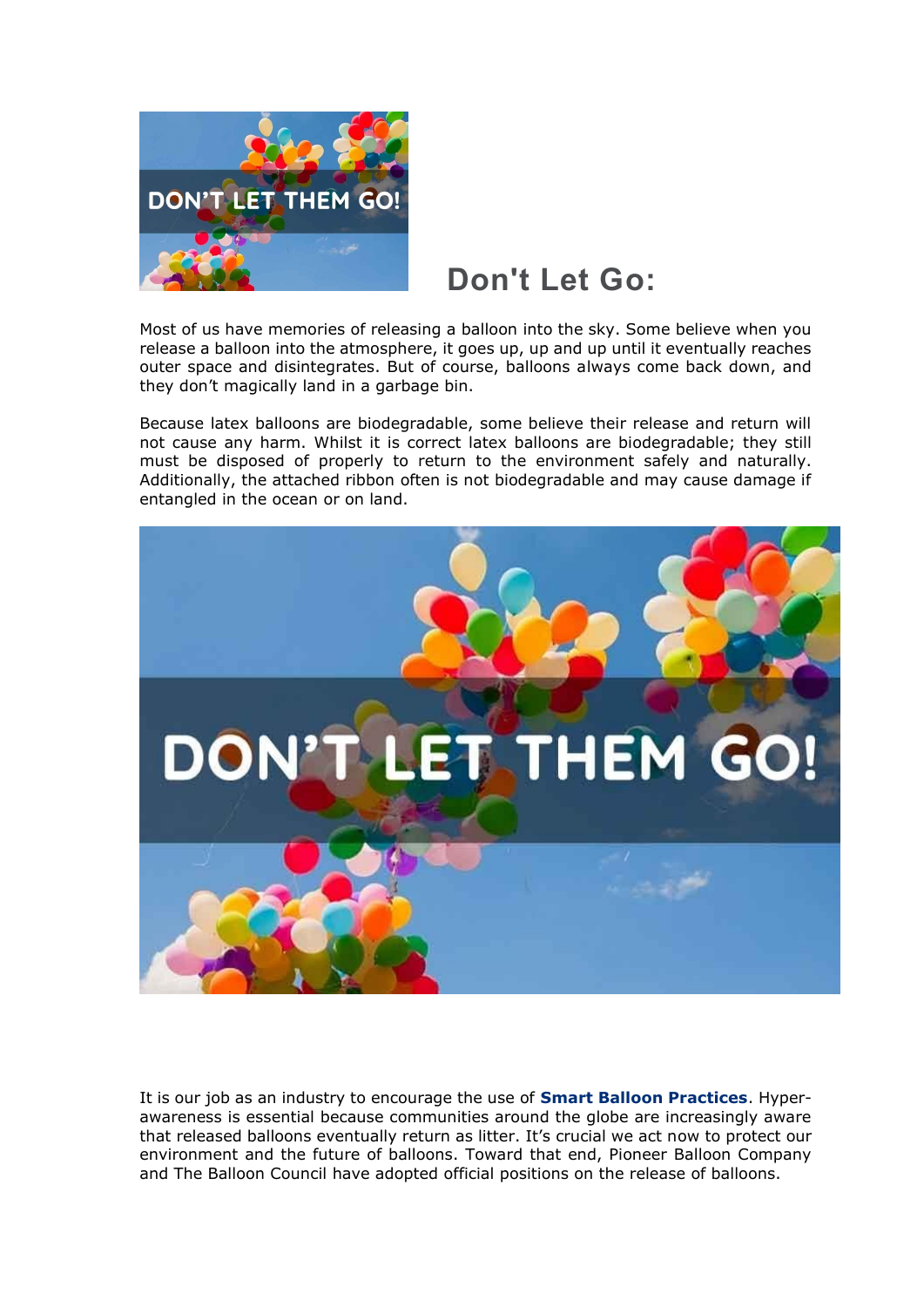#### **Worth the Weight:**

#### **Balloons Should Not Be Released**



The Balloon Hut has worked to implement an industry position against releasing any balloon into the environment. Don't let go: Inflate. Weight. Enjoy!



The Balloon Hut promotes, promoting the responsible, safe and fun use of balloons.



#### **[EBPC Code of Best Practice for Balloons](https://ebpcouncil.eu/the-framework/consumers)**

#### **Our Policy on Balloon Releases**

The Balloon Hut, **does not support balloon releases**, as we wish to protect the environment from any unnecessary litter.

We urge our customers not to endorse or undertake balloon releases and our message to consumers is **"Don't let go"**.

#### **Please dispose of waste responsibly**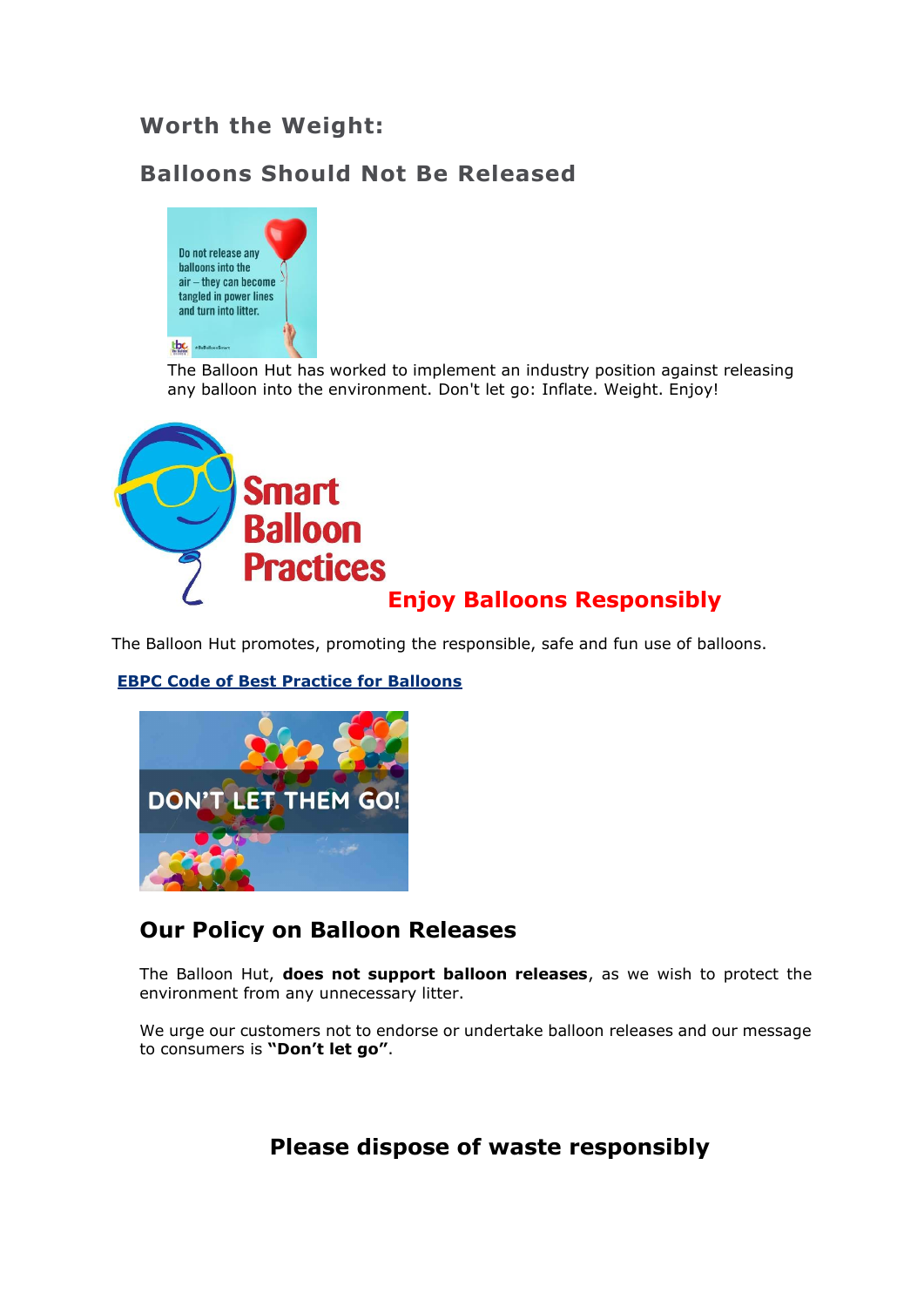

#### **Please dispose of waste responsibly**

We would urge you to dispose of your waste responsibly and recycle where possible.

For example, empty disposable helium cylinders can be taken to the steel recycling section of your local household refuse centre.

#### **Did you know?**

Because The Balloon Hut is committed to responsible sourcing, all Qualatex latex balloons are made from rubber trees located in plantations that are Rainforest Alliance Certified™.



**[The Rainforest Alliance](https://www.rainforest-alliance.org/)** is a growing network of farmers, foresters, communities, scientists, governments, environmentalists, and businesses dedicated to conserving biodiversity and ensuring sustainable livelihoods. We are an international non-profit organization working to build strong forests, healthy agricultural landscapes, and thriving communities through creative, pragmatic collaboration.

In order to become certified, farms must meet criteria of the Rainforest Alliance Sustainable Agriculture Standard. The Standard encompasses all three pillars of sustainability-social, economic, and environmental. Rainforest Alliance Certified™ farms are audited regularly to verify that farmers are complying with the Standard's comprehensive requirements, which require continual improvement on the journey to sustainable agriculture. The Standard is built on these important principles of sustainable farming:

- Biodiversity conservation
- Improved livelihoods and human well-being
- Natural resource conservation
- **Effective planning and farm management systems**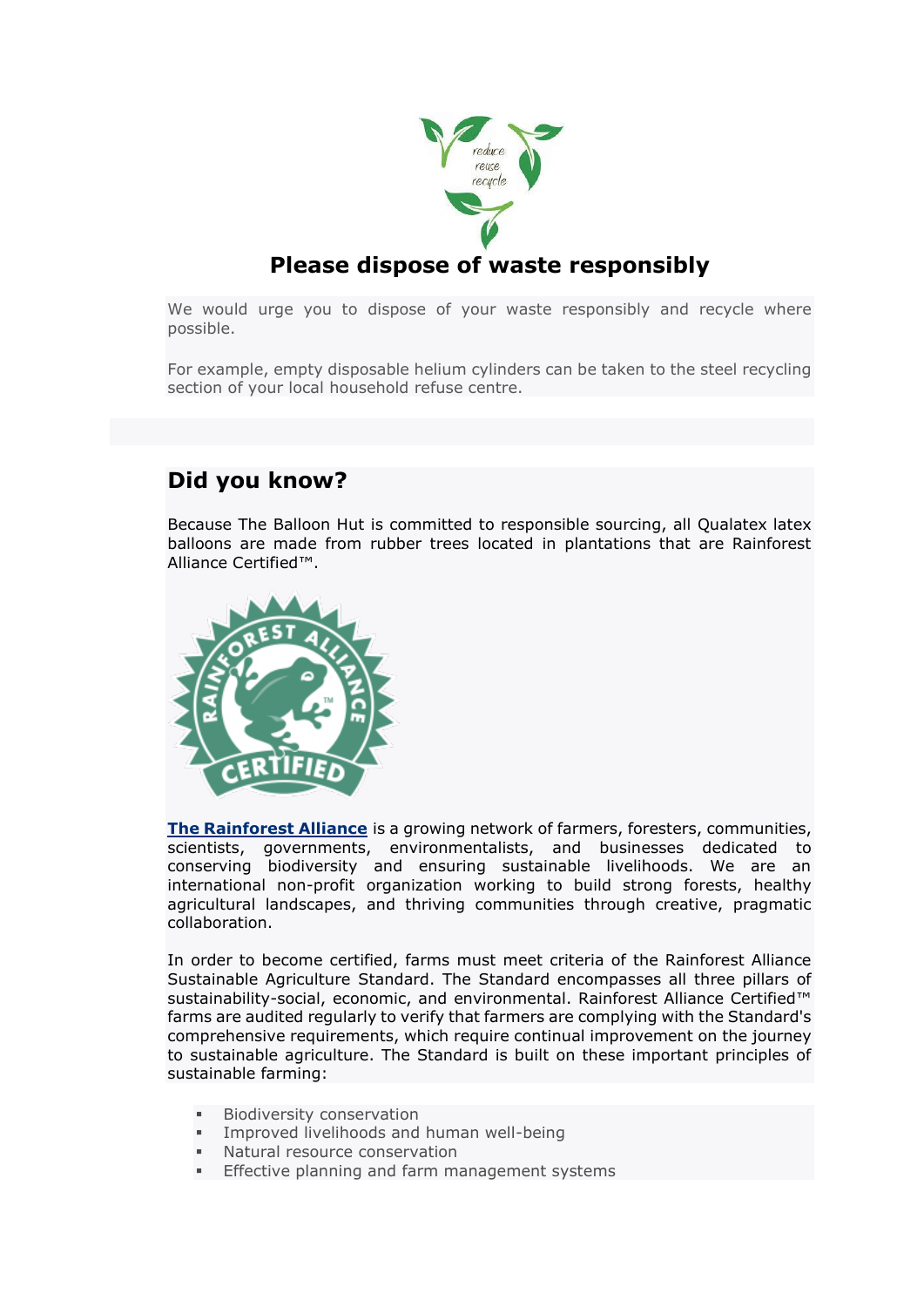### Reduce, Re-use, Recycle



Ever mindful of adopting this motto, we thought we'd share some ways in which you too can do your bit with foil, balloons you may have purchased after they have lost their floaty appeal:



Cut the balloon (preferably around the seam) and place silver side up onto a piece of cardboard which can then be placed behind a radiator to reflect the heat back into the



Use the patterned side of the balloon as unique wrapping paper – brilliant for wrapping up awkward shapes such as bottles and perfect at this time of year! You can even reuse the ribbon that was attached to the balloon to make a bow or wrap around the present to create the finishing touch. Run a pair of scissor blades along it to make curls.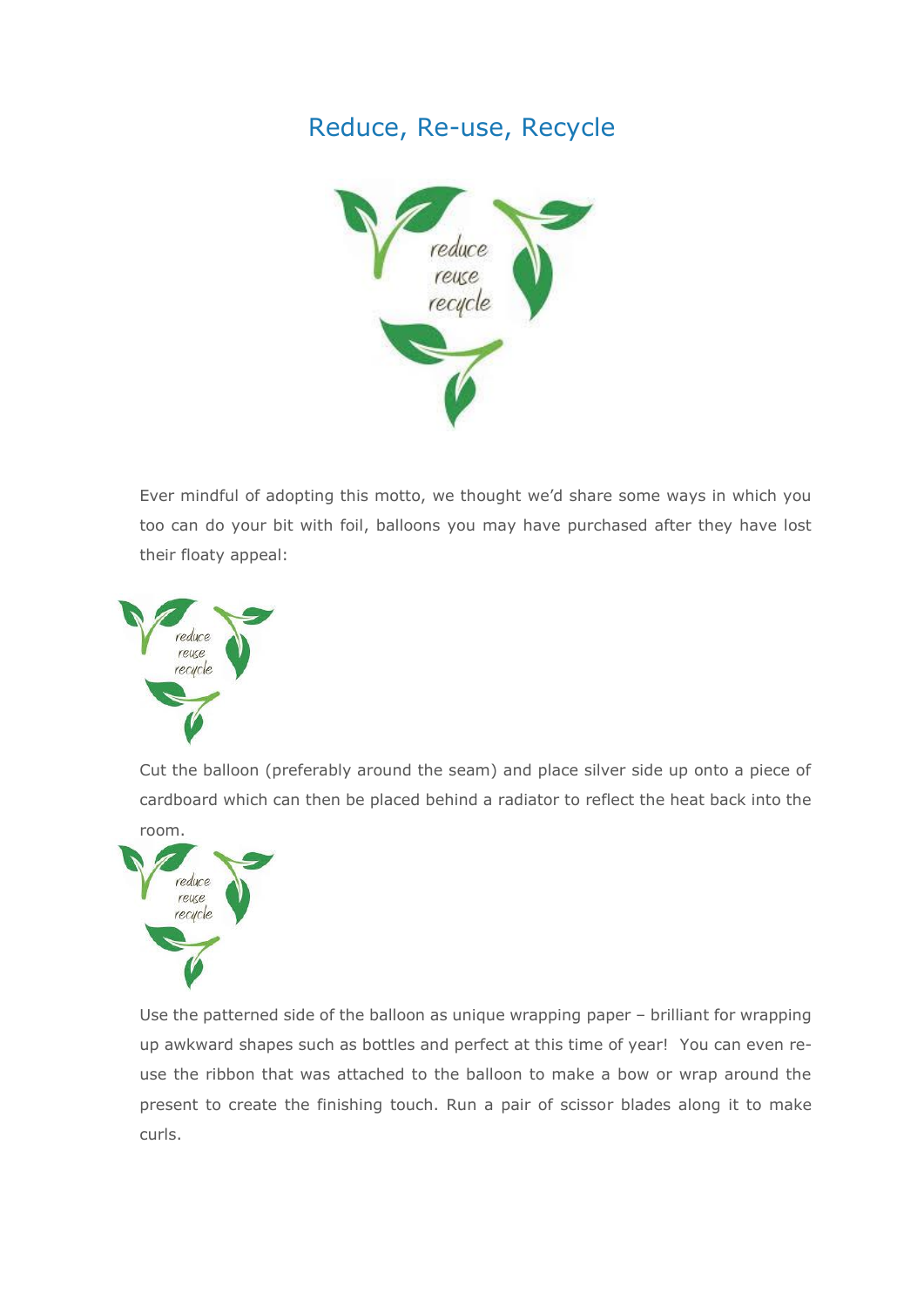

Cut into strips and hang in the trees or an allotment to scare away unwelcome visitors or use as crochet material to make items such as bags or dog beds.



If the balloon has a holographic (shimmery) design on it, cut these bits of the balloon into strips to make a fishing lure – we've heard it beats everything on the market!



Create place mats! Insert a drinking straw into the valve of the balloon to release any remaining helium and flatten the balloon. Carefully cut around the seam of the balloon and glue the two parts to either a piece of card or a cake board. Alternatively, sandwich the flattened balloon between two pieces of fabric and sew up the edges.



If the balloon was part of a special occasion celebration such as a milestone birthday, you could flatten it and then frame it. (12" disc frames) make a decorative memento. Alternatively, why not cut out important parts of the design to use as a scrapbook embellishment.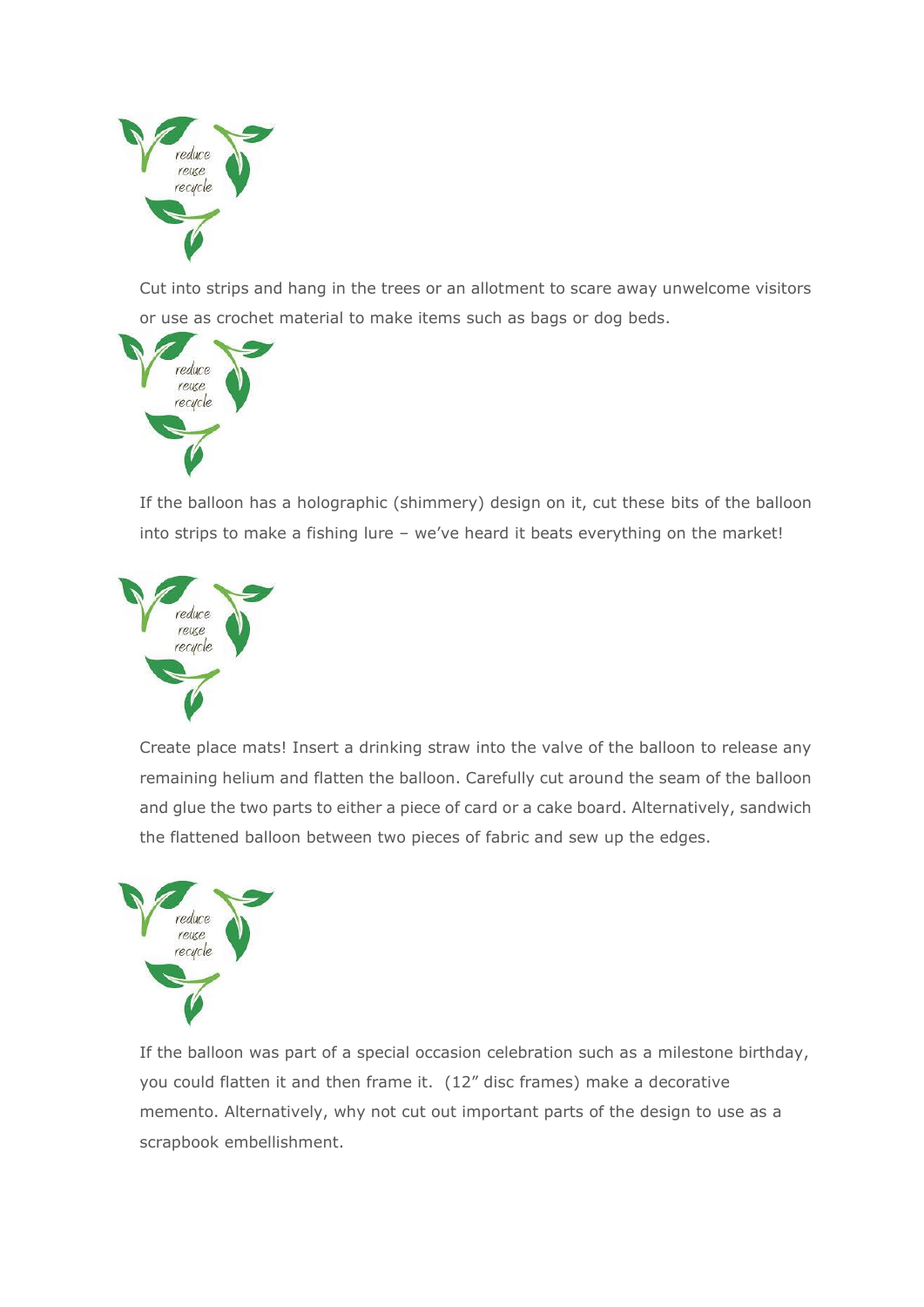

Did you know? ALL [foil balloons,](http://www.signatureballoons.co.uk/balloons/category-page?SS_ID=74) regardless of size, shape, colour or design, are silver inside which makes them particularly versatile and gives them great insulating properties.

# **Wildlife-Friendly Disposal: Balloons Deflate, cut, and bag used balloons.**



The advice for all our customers is to use balloons responsibly and adopt the *'Don't Let Go'* policy. When the party is over, deflate and cut balloons and any ribbon into small pieces, sealing them tightly in a bag before discarding in the bin.

To recap:



All balloons must be disposed of responsibly.

Don't let go! Pin it and Bin It.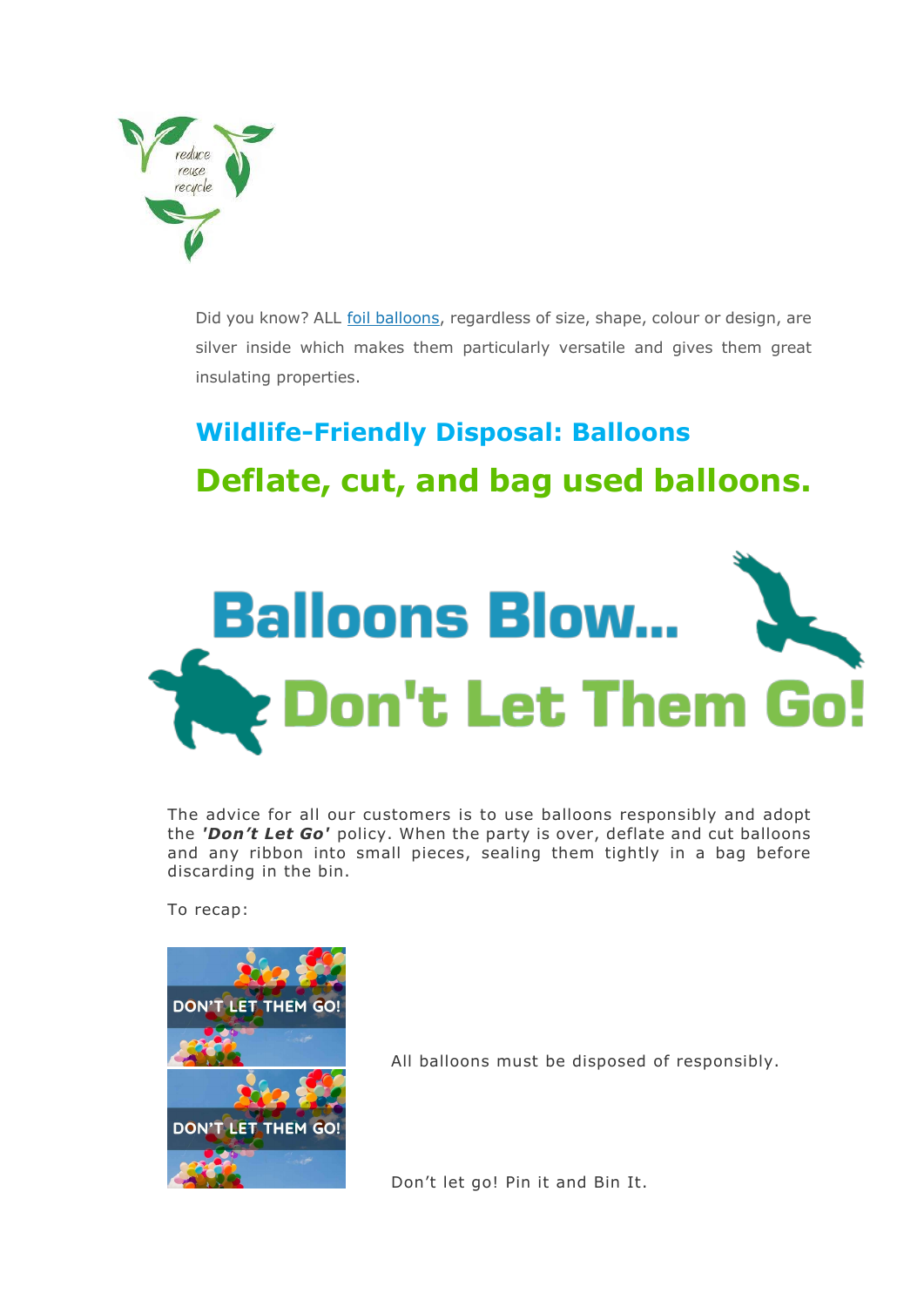

Simply deflate with a straw, store and use again.



Once finished with, deflate and cut the balloons and ribbons into small pieces and put in the bin.



Whilst Qualatex latex balloons are 100% biodegradable, they must still be disposed of with household or commercial waste.

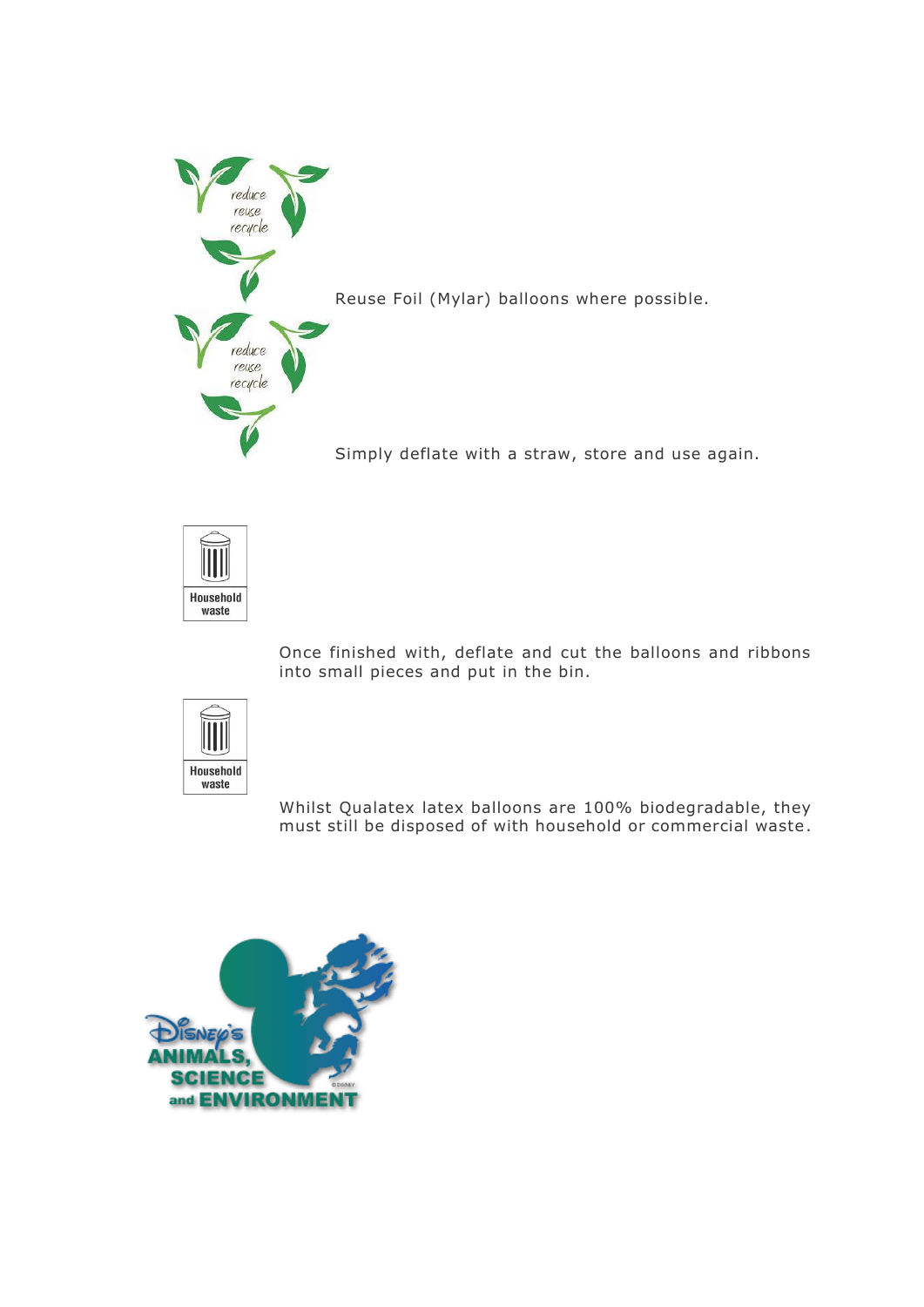

Many marine species, including turtles and dolphins, accidentally eat balloons because they think they are food. This blocks their stomach and can cause them to die. Animals also get entangled in balloons. This is simple to stop – just don't release balloons.



As with plastic bags, animals often mistake balloons for food. Eating balloon slivers can cause them to get sick or choke. Besides the balloons themselves, the ribbon used to tie them can choke and/or strangle wildlife.

#### **Wildlife-Friendly Disposal: Balloons**

#### **Deflate, cut, and bag used balloons.**